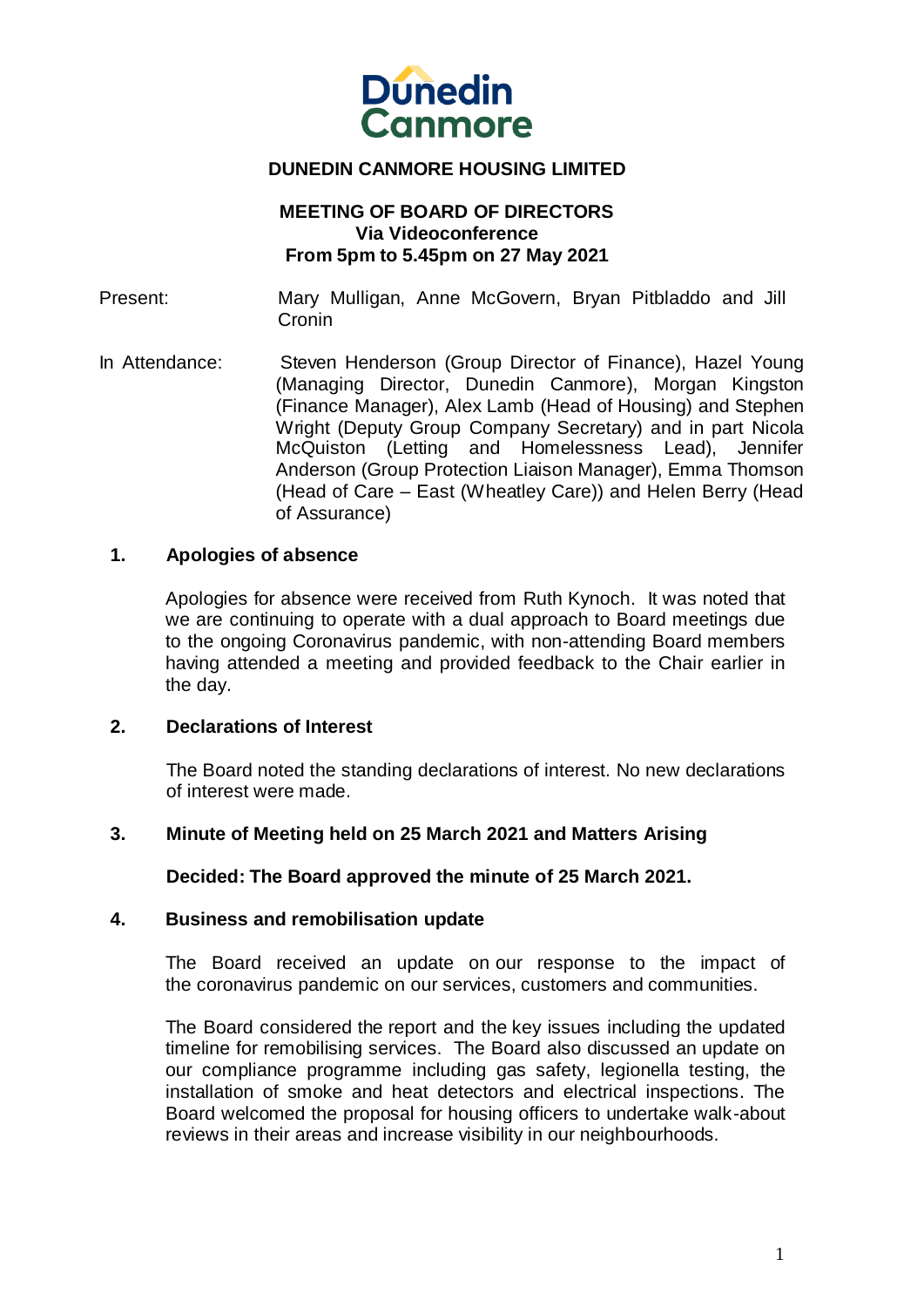The Board discussed the potential impact of the extension of the 6-month notice period for Notices of Proceedings and evictions and agreed that this was unlikely to cause any difficulties given our approach to tenancy management.

## **Decided: The Board noted the plan for remobilising services.**

# **5. DC Five Year Asset Investment Plan 2021-2026**

The Board received a report setting out the five-year investment plan, which would underpin our strategic asset management in line with the 2021-26 strategy.

The Board considered the report and welcomed the enhanced level of customer engagement which would help to influence the type and timing of investment. The Board welcomed in particular the 'Customer Voice' budget which would help deliver £2.1m of customer driven investment work over the life of plan, in addition to £25m already allocated to deliver current customer priorities for windows, heating, kitchens and environmental improvements. It was noted that this sum was also in addition to the provision that had been made for the capital investment programme and compliance activity.

The Board discussed EESH2 and the level of investment that required to be achieved. The Board noted that the cost of the investment would be significant and that we were part of a cross-sector working group exploring the issue. It was agreed that an update on EESH2 would be brought to a future meeting.

**Decided: The Board approved DC's 5 Year Asset Investment Programme 2021-2026.**

## **6. Dunedin Canmore Annual Charter Return and Delivery Plan Year-End Update**

The Board received a report on our year-end performance results which were due to be submitted to the Scottish Housing Regulator. The Board considered the report and progress in achieving the majority of performance targets, despite the covid-19 pandemic.

## **Decided: The Board**

- **1) approved the draft 2020/21 Charter results***;*
- **2) noted the detail of activity involved in the performance results achieved;**
- **3) delegated authority to the Group Director of Housing and Care to sign off any non-material changes to the results which may be required prior to submission; and**
- **4) delegated authority to the Group Director of Housing and Care to sign off the Charter and EESSH submissions on behalf of the Governing Body.**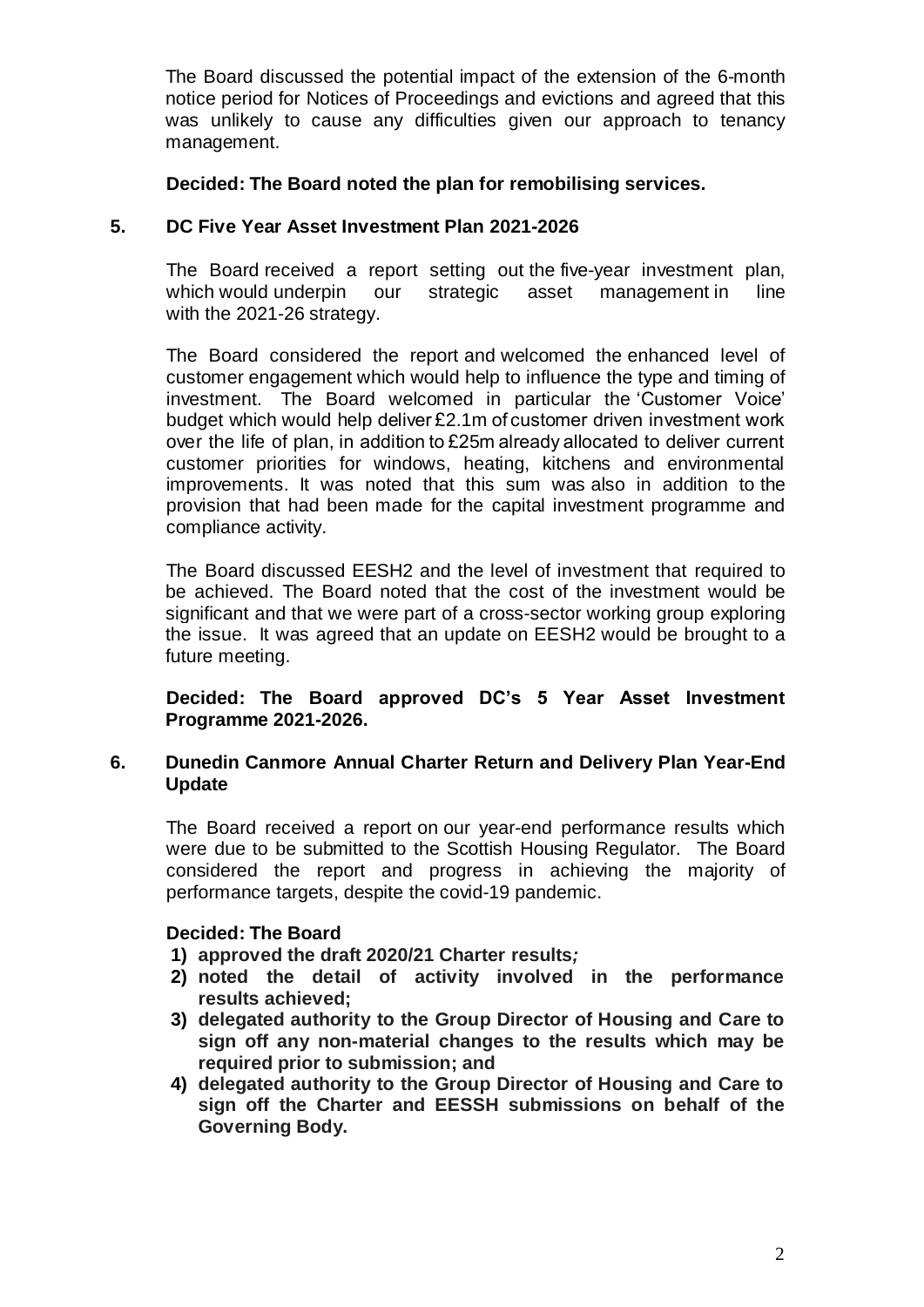# **7. Performance Framework and Strategic Projects 2021/22**

The Board received a report on the proposed performance management framework for the 2021-26 strategy, key performance indicators for 2021/22 and draft strategic projects for 2021/22.

# **Decided: The Board**

- **1) noted the new Group-wide performance management framework;**
- **2) approved Dunedin Canmore's proposed KPIs and targets for 2021/22; and**
- **3) noted the planned strategic projects across the Group for 2021/22.**

# **8. Fire Prevention and Mitigation update**

The Board received an update on performance in relation to fire prevention and considered: the on-going approach to the prevention and mitigation of fire during the Covid-19 pandemic; performance in relation to accidental dwelling fires; progress with the continued development and implementation of the Fire Prevention and Mitigation Framework; progress with the LivingWell Fire Risk Assessment (FRA) programme; and the new reporting arrangements being introduced via the Group Audit Committee. 

# **Decided: The Board noted**

- **1) our on-going approach to the prevention and mitigation of fire during the Covid-19 pandemic;**
- **2) our end of year performance in relation to the reduction of accidental dwelling fires;**
- **3) progress with the continued development and implementation of our Fire Prevention and Mitigation Framework;**
- **4) progress with our MSF and Living Well Fire Risk Assessment (FRA) programme; and**
- **5) the new reporting arrangements via the Group Audit Committee.**

## **9. Finance report for the period to 30 April 2021**

The Board received a report and considered financial performance for the period to 31 March 2021 including a reported statutory surplus of £5,194k which is £3,615k favourable to budget.

## **Decided: The Board**

- **1) noted the management accounts for the year ended 31 March 2021 and the month to 30 April 2021 at Appendix 1;**
- **2) approved the loan portfolio submission in Appendix 2 and authorised this to be submitted to the Scottish Housing Regulator and delegated to the Group Director of Finance authority to approve any factual data updates required to the data in advance of the submission; and**
- **3) approved the summary sheet and accompanying financial data and projections at Appendix 3 and authorised these to be submitted to the Scottish Housing Regulator and delegated authority to the Group Director of Finance to undertake any factual data updates required to the data in advance of the submission.**